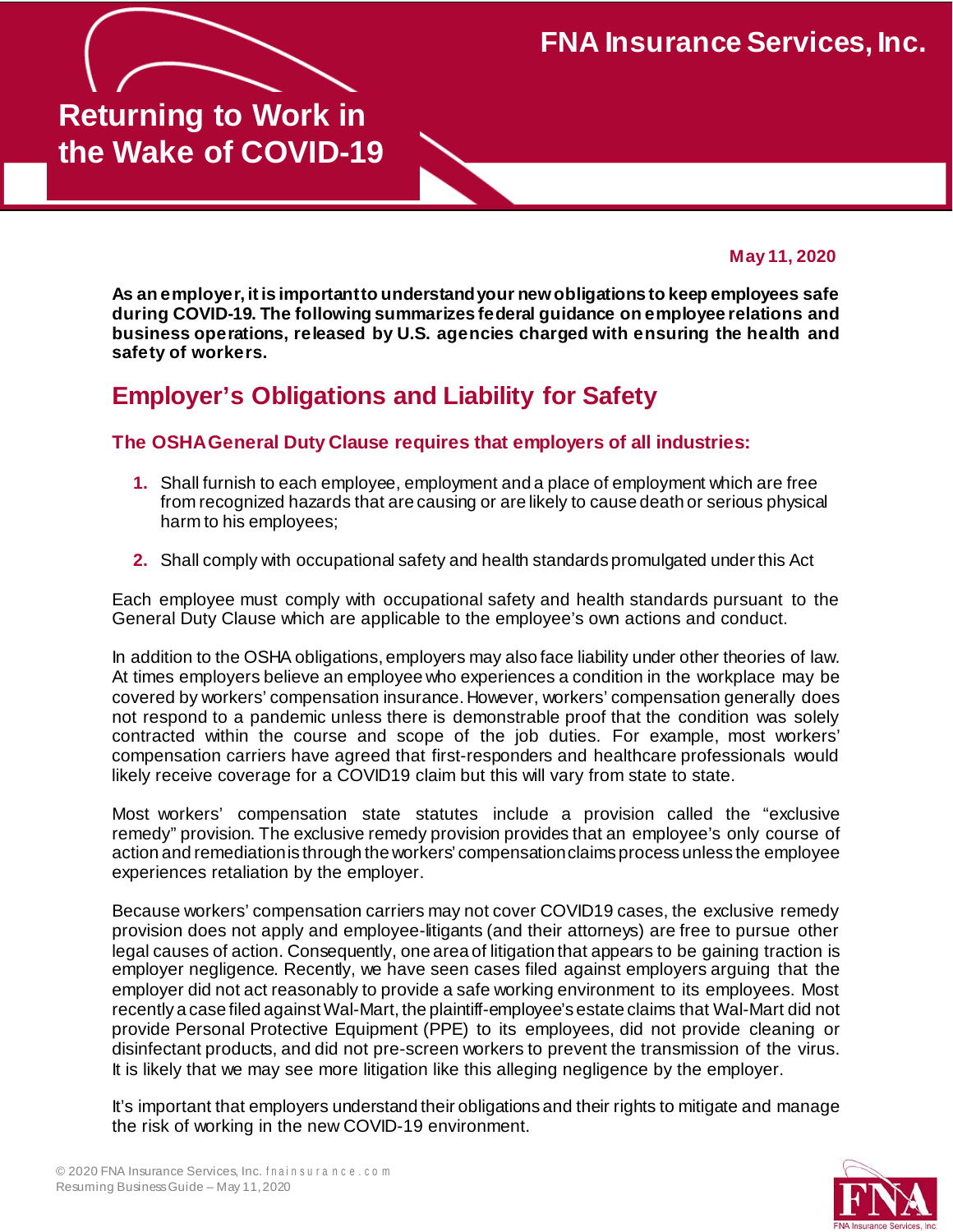### **Employer Policies**

The success of a COVID-19 risk mitigation program may rise or fall based on employee behavior and compliance. Therefore, in addition to employee screening, employers should consider creating new policies and standards of conduct for employees in the workplace related to COVID-19. More specifically, employers should set forth clear rules, processes and expectations for employee behavior.

#### **New policies may include:**

- Standards of conduct including handwashing, hand sanitizing, sharing of equipment, dissemination of hard-copy documents, donning and doffing of PPE, social distancing, and workstation cleaning and disinfecting
- Details and consequences regarding prohibited conduct and failure to comply with the standards of conduct such as coming to work with COVID-19 symptoms, failure to socially distance in the workplace, failure to wear and utilize PPE, and failure to disinfect / clean working areas and equipment
- Rules regarding entering and exiting the building to ensure social distancing for example only two people in an elevator at one time and / or the requirement to wash your hands before you enter the office or your workspace
- New procedures and policies regarding calling in sick, incentives to remain home when sick rather than come into the office (even if you feel like you can work), and what circumstances or symptoms require (or mandate) employees to remain home.
- An acknowledgement by the employee of these new policies (electronic is better than hard-copy considering new safety protocols around hard-copy documents) including information regarding consequences for failure to comply and reiterate employed "at will".
- Employers should remember to document and disseminate their behavioral and performance expectations to their employees. Likewise, employers must be sure to hold employees accountable for their compliance with the new work rules as they would any other work rule or standard of conduct.

#### **Accountability should include documentation that follows the best practices of discipline including identifying the following:**

- the specific work rule that has been broken
- the prohibited behavior
- the desired behavior
- the reason prohibited behavior is problematic or the risk it creates
- consequences for continued violations

And of course, discipline documentation should also reiterate the "at will" nature of the employment relationship.

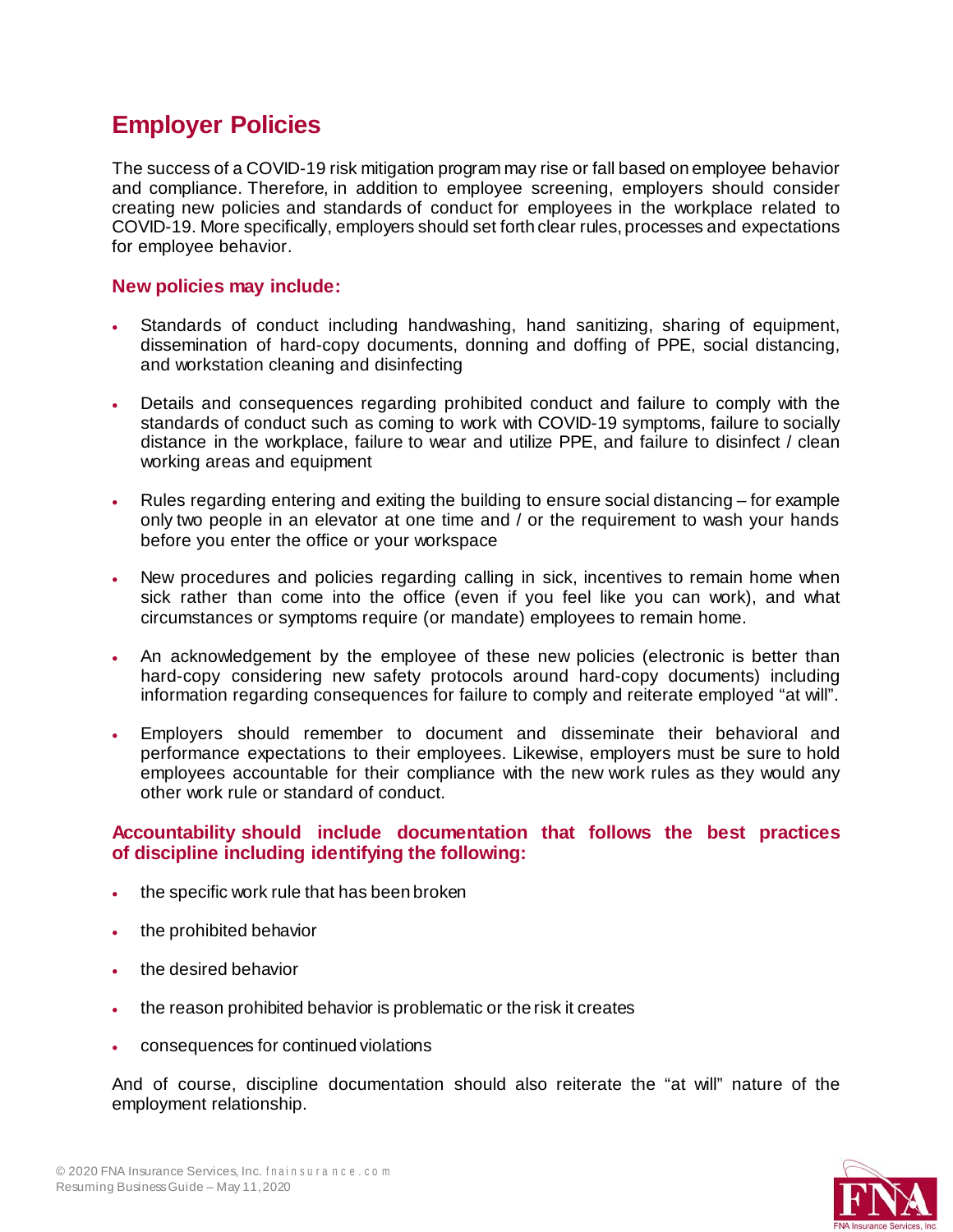### **Employee Medical Questions – the General Rule**

The Americans with Disabilities Act (ADA) regulates the kinds of medical information an employer may gather from its employees. Generally, the ADA permits employers to obtain medical information solely related to the employee's ability to perform the essential functions of his or her job. However, since the emergence of the COVID19 crisis – the Equal [Employment](https://www.eeoc.gov/eeoc/newsroom/wysk/wysk_ada_rehabilitaion_act_coronavirus.cfm) Opportunity Commission ("EEOC") [has issued guidance](https://www.eeoc.gov/eeoc/newsroom/wysk/wysk_ada_rehabilitaion_act_coronavirus.cfm) expanding the scope of medical information to which an employer may be entitled, under certain and specific circumstances.

# **Applicants and New Hires**

Employers that are hiring and filling open positions may screen applicants for symptoms of COVID-19. More specifically, an employer may screen job applicants for symptoms of COVID-19 after making a conditional job offer, if it does so for all entering employees in the same type of job. Such screening may include requiring the applicant to successfully complete a COVID-19 pre-employment diagnostic test. Likewise, a hiring employer may take an applicant's temperature as part of the post-offer / pre-employment medical exam. However, employers should be aware that some individuals with COVID-19 do not have a fever or show any signs of symptoms from the virus.

Employers who are concerned about starting an applicant with symptoms may delay the applicant's start date. In fact, the CDC is clear that an individual who has COVID-19 or symptoms associated with it should not be in the workplace. Likewise, an employer may withdraw a job offer when it needs the applicant to start immediately but the individual has COVID-19 symptoms. However, the employer may not postpone the start date or withdraw a job offer because the individual is 65 years old or pregnant, both of which place them at higher risk from COVID-19. The fact that the CDC has identified those who are 65 or older, or pregnant women, as being at greater risk does not justify unilaterally postponing the start date or withdrawing a job offer. However, an employer may choose to allow telework or to discuss with these individuals if they would like to postpone the start date.

### **Current Employees Own Condition**

In addition to pre-screening applicants, employers should also conduct daily pre-screening of employees who are going to the work location (see the employee screening form at the end of this bulletin). To be sure that employers can prevent and control the potential exposure to and spread of COVID-19, employers may take an employee's temperature and / or ask the following questions of current employees coming into the work location:

#### **Are you experiencing any of the following COVID-19 Symptoms or combination of symptoms:**

- Cough
- Shortness of breath or difficulty breathing

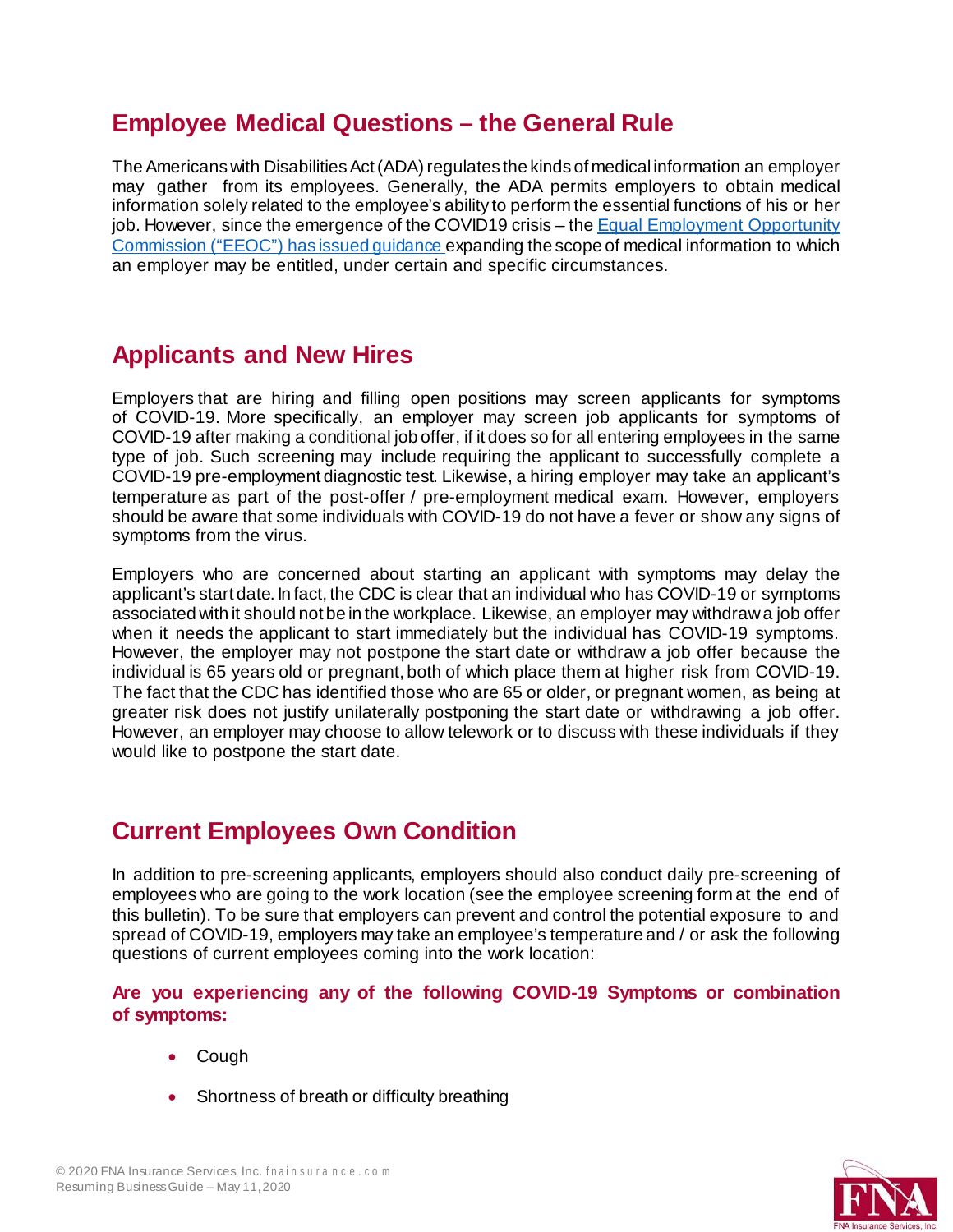#### **Or at least two of these symptoms:**

- Fever (100.4 degrees) the employer may take the employee's temperature. The person conducting the daily pre-screening should be provided PPE including an appropriate mask.
- Chills
- Repeated shaking with chills
- Muscle pain
- Headache
- Sore throat
- New loss of taste or smell

#### **Employers may also ask employees:**

- Are you currently waiting for COVID-19 test results?
- Have you tested positive for COVID-19?

### **Current Employees Exposure to Others**

Likewise, employers should ask the following questions of current employees coming into the work location regarding their exposure to others who may have COVID-19:

- Have you self-quarantined? If so, how many days and why? (remaining in your home and outdoor activities without coming closer than 6-feet from others)
- Have you been exposed to anyone currently waiting for COVID-19 test results?
- Have you been exposed to anyone who has tested positive for COVID-19?
- Have you been exposed to anyone with any of the CDC specified symptoms (see above)?
- Have you traveled outside your state or regional area?

**It's important to note that employers may only ask these questions of employees who are coming into the workplace.** Employers may not ask COVID19 medical questions of employees working remotely and telecommuting.

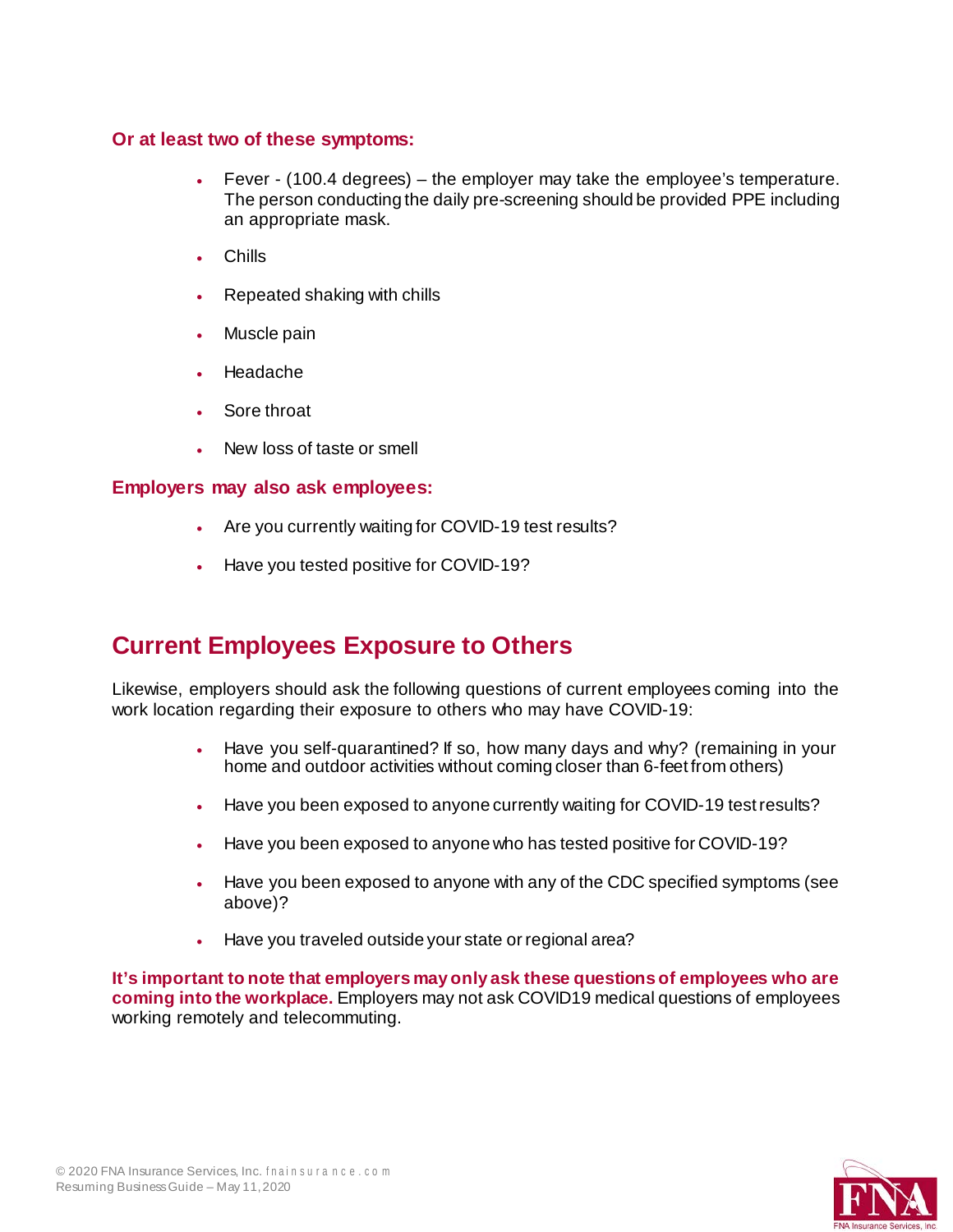Employers should ensure that the person conducting the screening follows and complies with Personal Protective Equipment (PPE) Guidelines such as wearing a mask, gloves, protective eyewear and other devices to ensure their safety. The employer and the person handling the temperature checking (and any other screening measures) must ensure that they follow and enforce safety measures such as social distancing. For example, the "screener" must ensure that employees who are "waiting to be screened" remain at least 6 feet apart before entering the workplace. There should also be considerations made for the proper documenting, handling and managing the medical results of employees to ensure the information is kept confidential.

**Note**: Non-exempt employees who are "waiting" to be screened at the beginning of each workday may need to be paid for that "waiting" time. Therefore, employers should check with local employment law counsel regarding the wage and hour (FLSA) requirements.

# **Employee COVID-19 Diagnostic Testing**

On April 23, 2020, the EEOC provided updated guidance paving the way for employers to conduct COVID-19 diagnostic testing. More specifically, the EEOC sternly reminded employers that any mandatory medical test of employees be "job related and consistent with business necessity." It is within this framework that the EEOC has stated that employers may take steps to determine if employees entering the workplace have COVID-19 because an individual with the virus will pose a direct threat<sup>1</sup> to the health of others.

Consistent with the ADA standard, employers should ensure that the tests are accurate and reliable. The EEOC suggests that employers may review guidance from the U.S. Food and Drug Administration about what may or may not be considered safe and accurate testing, as well as guidance from CDC or other public health authorities, and check for updates. It is also important for employers to consider the accuracy of the testing and theincidenceof false-positives or false-negatives associated with a particular test. TheEEOCcautions that accurate testing only reveals if the virus is currently present; a negative test does not mean the employee will not acquire the virus later.

#### **Employers may adopt one of at least two approaches to testing:**

**1. Employer Administered Testing** - Employer testing of employees is wrought with complexity and is not something that an employer should take lightly or casually. To begin with, testing for COVID-19 is a medical diagnostic test that obtains confidential and private health information from an employee in the employment setting which means handling and managing this information is highly regulated. Additionally, the testing requires taking a nasal swab from the employee – this is the procurement of a bodily fluid which in turn

<span id="page-4-0"></span><sup>1</sup>"Direct threat" means a significant risk of substantial harm that cannot be eliminated or reduced by reasonable accommodation. 29 C.F.R. §1630.2(r)(1998). Direct threat determinations must be based on an individualized assessment of the individual's present ability to safely perform the essential functions of the job, considering a reasonable medical judgment relying on the most current m edical knowledge and / or best available objective evidence. Id. To determine whe ther an employee poses a direct threat, the following factors should be considered: (1) the duration of the risk; (2) the nature and severity of the potential harm; (3) the likelihood that potential harm will occur; and, (4) the imminence of the potential harm. 42 U.S.C. §12112(d)(3)(1994); 29 C.F.R. §1630.14(b)(1998).

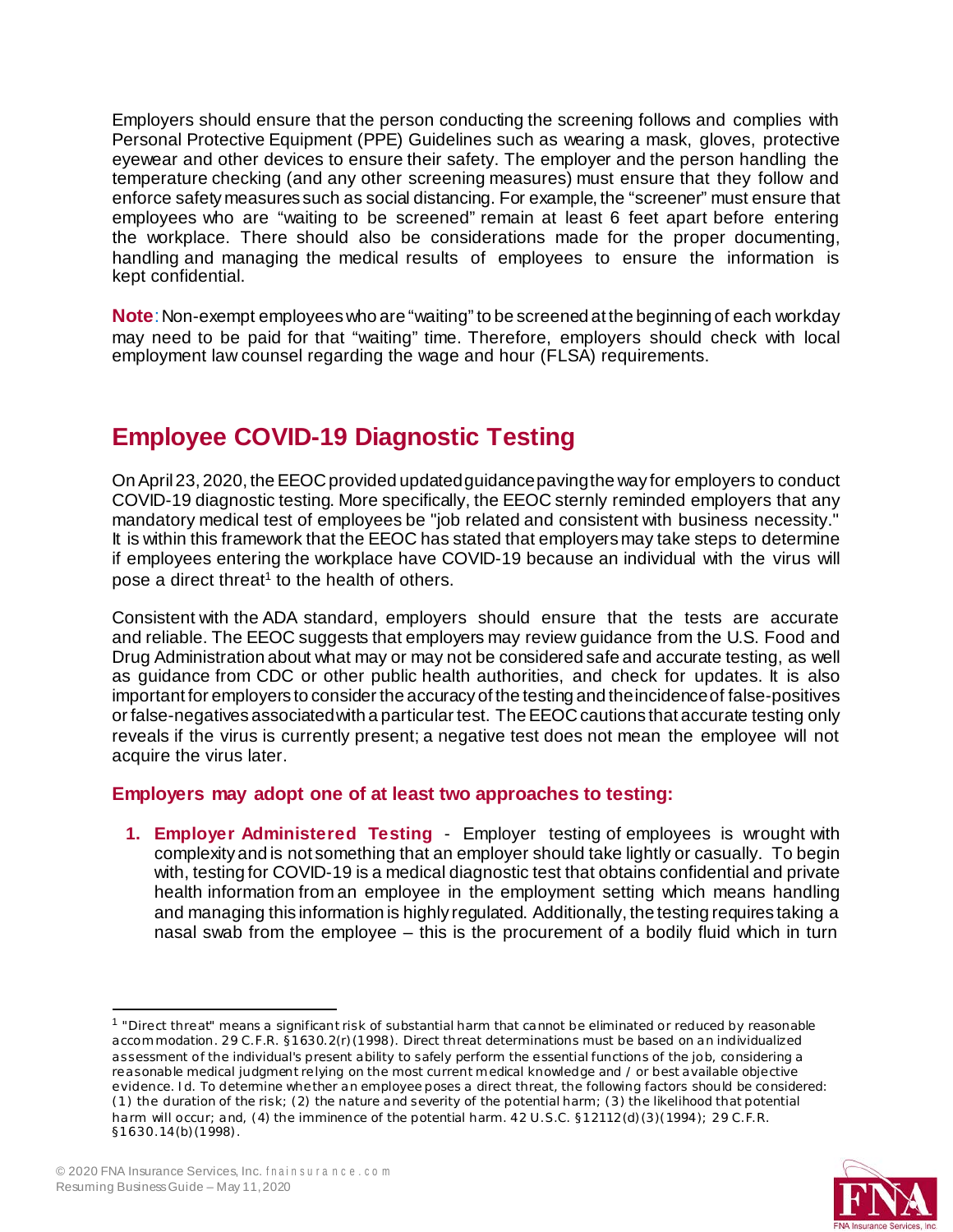subjects the employer to rigorous OSHA rules, including the very complex Blood Borne Pathogen rules. It would be prudent for employers to work with their outside counsel and the FNA risk services division to set up an internal program.

**2. Vendor / Outsourced Testing –** Employers may choose to outsource their testing program. In this case, employee testing would resemble other similar employment physical and screening programs. Employers should be sure that they thoroughly vet testing vendors including the testing methods and accuracy and efficiency of the equipment / test-kits. They likewise should have their attorney review the program, process, and service agreement (if any). In fact, the EEOC contemplates that employers may outsource these services advising that "[a]n employer also may be given reliable information by a credible third party that an employee has a medical condition, or the employer may observe symptoms indicating that an employee may have a medical condition that . . . will pose a direct threat." Outsourcing the testing program may shift some of the compliance obligations directly to the vendor which may provide some relief to the employer.

### **When to Test**

Employers may adopt a regularly-scheduled approach to medical testing or a test on case-bycase based on the manifestation of symptoms or exposure. For example, if an employee presents with symptoms during a daily-screening (see above) the employer may require the employee to receive a test provided by a third-party vendor (similarto reasonable suspicion testing). Likewise, employers may require an employee to submit to a COVID-19 if they learn of an employee's symptoms through a co-worker. The EEOC provides the following very relevant example:

**Example A:** *Bob and Joe are close friends who work as copy editors for an advertising firm. Bob tells Joe that he is worried because he has just learned that he had a positive reaction to a tuberculin skin test and believes that he has tuberculosis. Joe encourages Bob to tell their supervisor, but Bob refuses. Joe is reluctant to breach Bob's trust but is concerned that he and the other editors may be at risk since they all work closely together in the same room. After a couple of sleepless nights, Joe tells his supervisor about Bob. The supervisor questions Joe about howhe learned of Bob's alleged condition and finds Joe's explanation credible.*

*Because tuberculosis is a potentially life-threatening medical conditionand can be passed from person to person by coughing or sneezing, the supervisor has a reasonable belief, based on objective evidence, that Bob will pose a direct threat if he in fact has active tuberculosis. Under these circumstances, the employer may make disability-related inquiries or require a medical examination to the extent necessary to determine whether Bob has tuberculosis and is contagious.*

The employers' approach to mitigating risk through employee screening should be part of a larger and more holistic risk management program that also includes other infection control practices (such as regular cleaning, disinfecting, social distancing, regular handwashing, PPE, and other measures) in the workplace to prevent transmission of COVID-19.

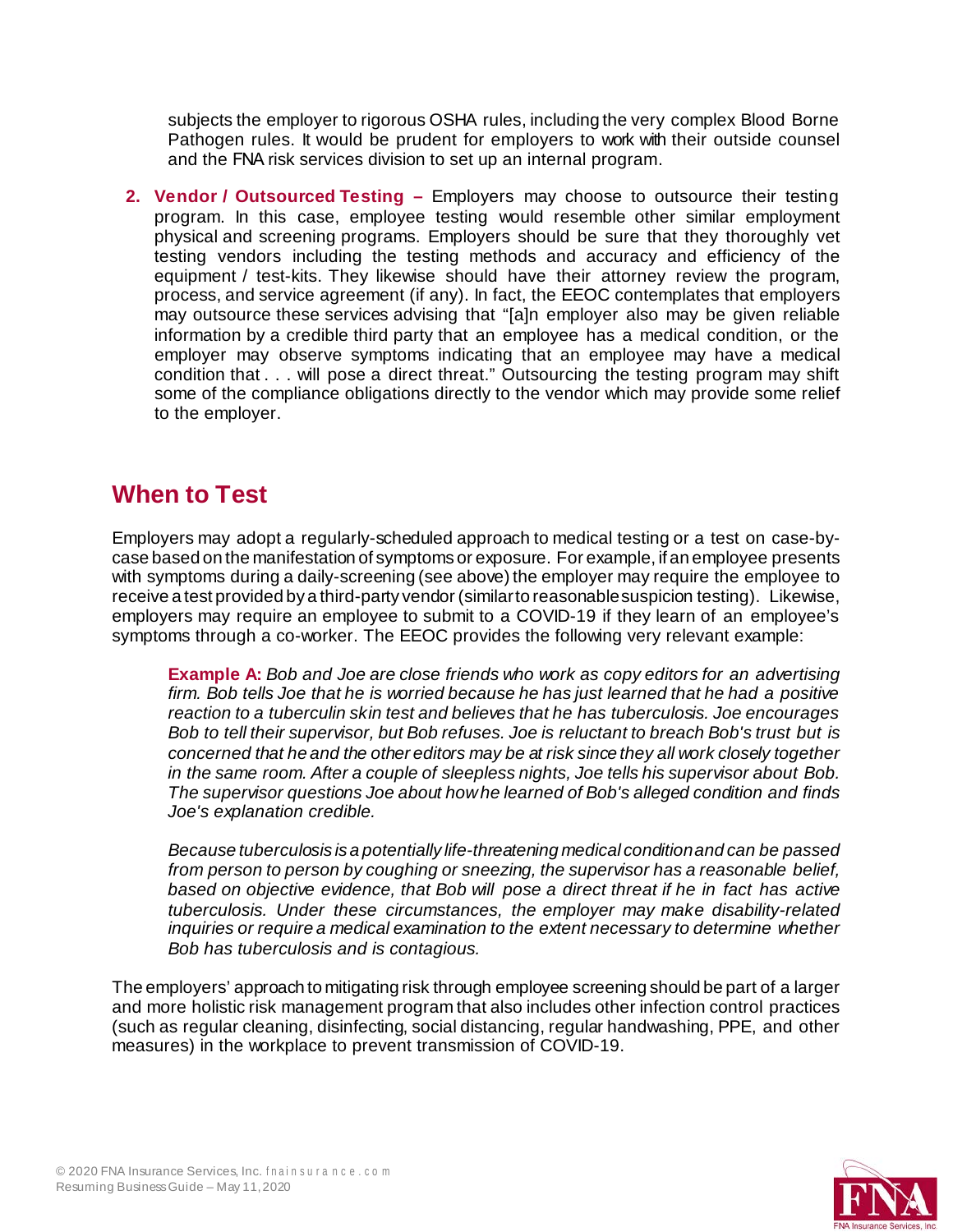### **Confidentiality of Medical Information**

As employers begin to learn about employee's individual medical concerns and conditions, it is important to remember that several laws have very specific confidentiality requirements. FMLA, ADA, and Workers' Compensation statutes all contain provisions that protect the confidentiality of an employee's medical information. Employers have the obligation to ensure that all medical information obtained about an employee is private and confidential. Medical information gathered through the FMLA, ADA, disability insurance, workers compensation, or other sick-leave documentation is generally not protected under HIPAA but is confidential.

### **Health Insurance Portability Accountability Act (HIPAA) Requirements**

Depending on the source of the medical information, employers may also face HIPAA privacy obligations. While HIPAA can be a complex law, in a nutshell, if the employer learns of the employee's medical information, condition, diagnosis etc. through the health plan, then that information is likely protected under HIPAA.

Generally, HIPAA obligations manifest themselves most frequently in employers with a self-funded health program that have access to claims information. Self-funded programs include health flexible spending arrangements and health reimbursement arrangements. However, employers that receive employee's Explanation of Benefits (even if fully insured) may unintentionally subject themselves to HIPAA. HIPAA also generally prohibits an employer from discriminating against an employee who has a medical condition.

These measures are a good first step for employers to put in place. These measures are proactive and preventative measures to control the exposure to and transmission of COVID-19 in the workplace. Additionally, employers should provide employees with the proper and appropriate protective equipment and workplace rules. In particular, the CDC [recommends](https://www.cdc.gov/coronavirus/2019-ncov/community/critical-workers/implementing-safety-practices.html) that employers pre-screen employees entering the workplace each day, issue masks to employees, ensure that workers remain 6 feet apart, and clean and disinfect the workplace and all common areas routinely.

**Get the latest information on Coronavirus at our [COVID-19 Resource Cent](https://www.fnainsurance.com/resources/insights/Insight-News/fna-covid-19-resource-center/?utm_source=outlook&utm_medium=email&utm_campaign=covid-19-email-signature-photo)er. For additional support, please reach out to your local FNA Agent.**

*Neither FNA Insurance Services Inc. nor any of its affiliated companies is a law or accounting firm, and therefore they cannot provide legal or tax advice. The information herein is provided for general information only, and is not intended to constitute legal or tax advice as to an organization's specific circumstances. It is based on FNA Insurance Services' understanding of the law as it exists on the date of this publication. Subsequent developments may result in this information becoming outdated or incorrect and FNA Insurance Services does not have an obligation to update this information. You should consult an attorney, accountant, or other legal or tax professional regarding the application of the general information provided here to your organization's specific situation in light of your organization's particular needs.*

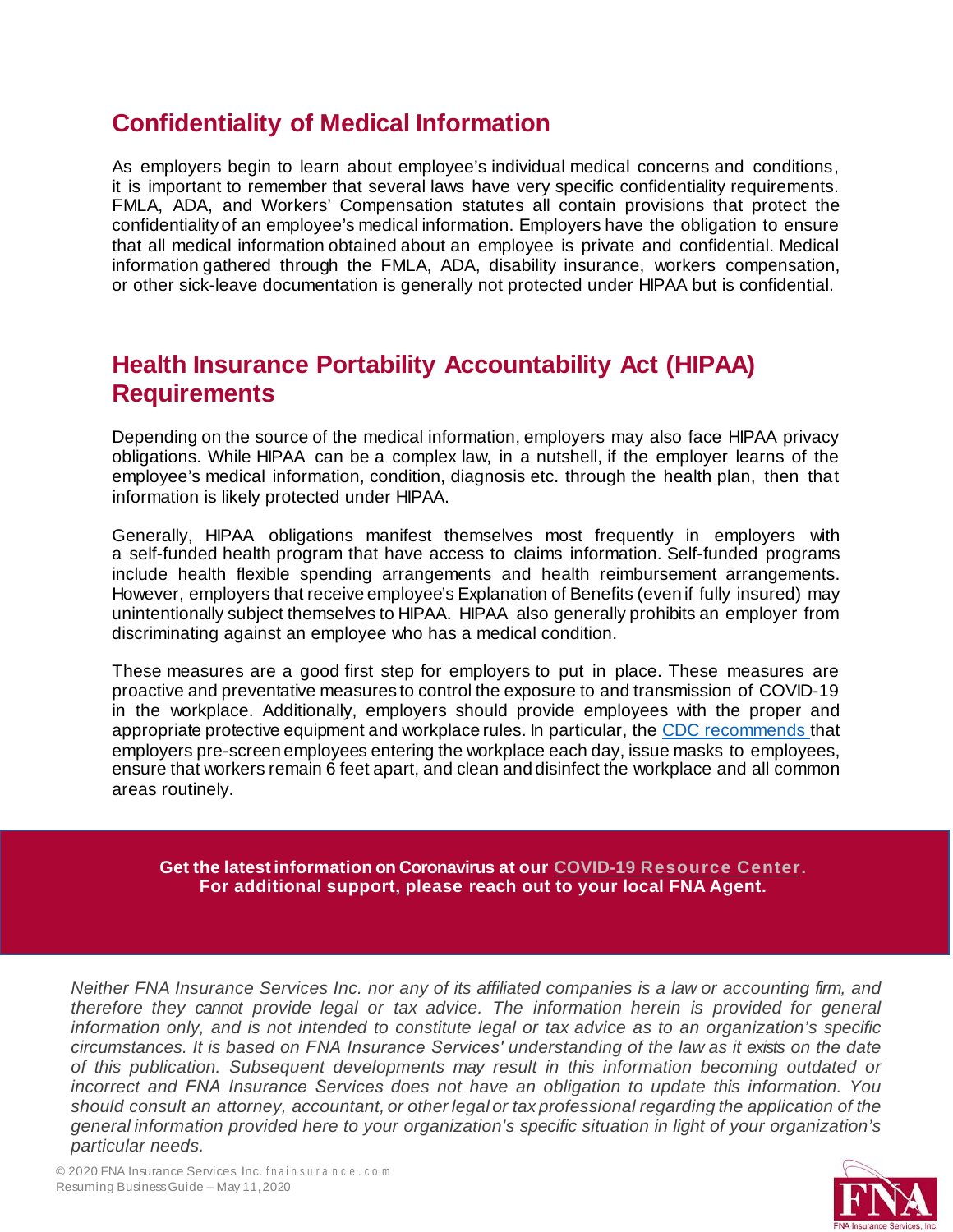#### **Name: Date:**

#### **Facility Address:**

**Manager:**

#### **MAY ONLY BE USED FOR EMPLOYEES / WORKERS COMINGON-SITE – MAY NOT BE USED FOR REMOTE EMPLOYEES / WORKERS**

| <b>Section 1:</b><br><b>Employee Health &amp; Wellness Checklist</b>                                                                                                                                                                                                                                                                           | <b>YES</b> | <b>NO</b> | <b>NA</b> | <b>Comments</b> | <b>Additional Notes</b> |  |  |  |  |
|------------------------------------------------------------------------------------------------------------------------------------------------------------------------------------------------------------------------------------------------------------------------------------------------------------------------------------------------|------------|-----------|-----------|-----------------|-------------------------|--|--|--|--|
| <b>CANNOT ASK ABOUT FAMILY MEMBER HEALTH CONDITIONS</b>                                                                                                                                                                                                                                                                                        |            |           |           |                 |                         |  |  |  |  |
| Are you experiencing any of the<br>following symptoms or combination of<br>symptoms?<br><b>CDC - COVID-19 Symptoms</b>                                                                                                                                                                                                                         |            |           |           |                 |                         |  |  |  |  |
| Cough<br>$\circ$<br><b>Shortness of Breath</b><br>$\circ$<br>Or at least two of these symptoms:                                                                                                                                                                                                                                                |            |           |           |                 |                         |  |  |  |  |
| Fever (100.4 or higher)<br>$\circ$<br>Chills<br>$\circ$<br><b>Repeated Shaking with Chills</b><br>$\circ$<br><b>Muscle Pain</b><br>$\circ$<br>Headache<br>$\circ$<br><b>Sore Throat</b><br>$\circ$<br>New Loss of Taste/Smell<br>$\Omega$<br>Are you currently waiting for COVID-19<br>test results?<br>Have you tested positive for COVID-19? |            |           |           |                 |                         |  |  |  |  |
| <b>Section 2:</b><br><b>Social Distancing &amp; Employee Exposure</b>                                                                                                                                                                                                                                                                          | <b>YES</b> | <b>NO</b> | <b>NA</b> | <b>Comments</b> | <b>Additional Notes</b> |  |  |  |  |
| <b>CANNOT ASK ABOUT FAMILY MEMBER HEALTH CONDITIONS</b>                                                                                                                                                                                                                                                                                        |            |           |           |                 |                         |  |  |  |  |
| Have you self-quarantined? If so, how<br>many days and why? (remaining in your<br>home and outdoor activities without<br>coming closer than 6-feet from others)                                                                                                                                                                                |            |           |           |                 |                         |  |  |  |  |
| Have you been exposed to anyone<br>currently waiting for COVID-19 test<br>results?                                                                                                                                                                                                                                                             |            |           |           |                 |                         |  |  |  |  |
| Have you been exposed to anyone who<br>has tested positive for COVID-19?                                                                                                                                                                                                                                                                       |            |           |           |                 |                         |  |  |  |  |